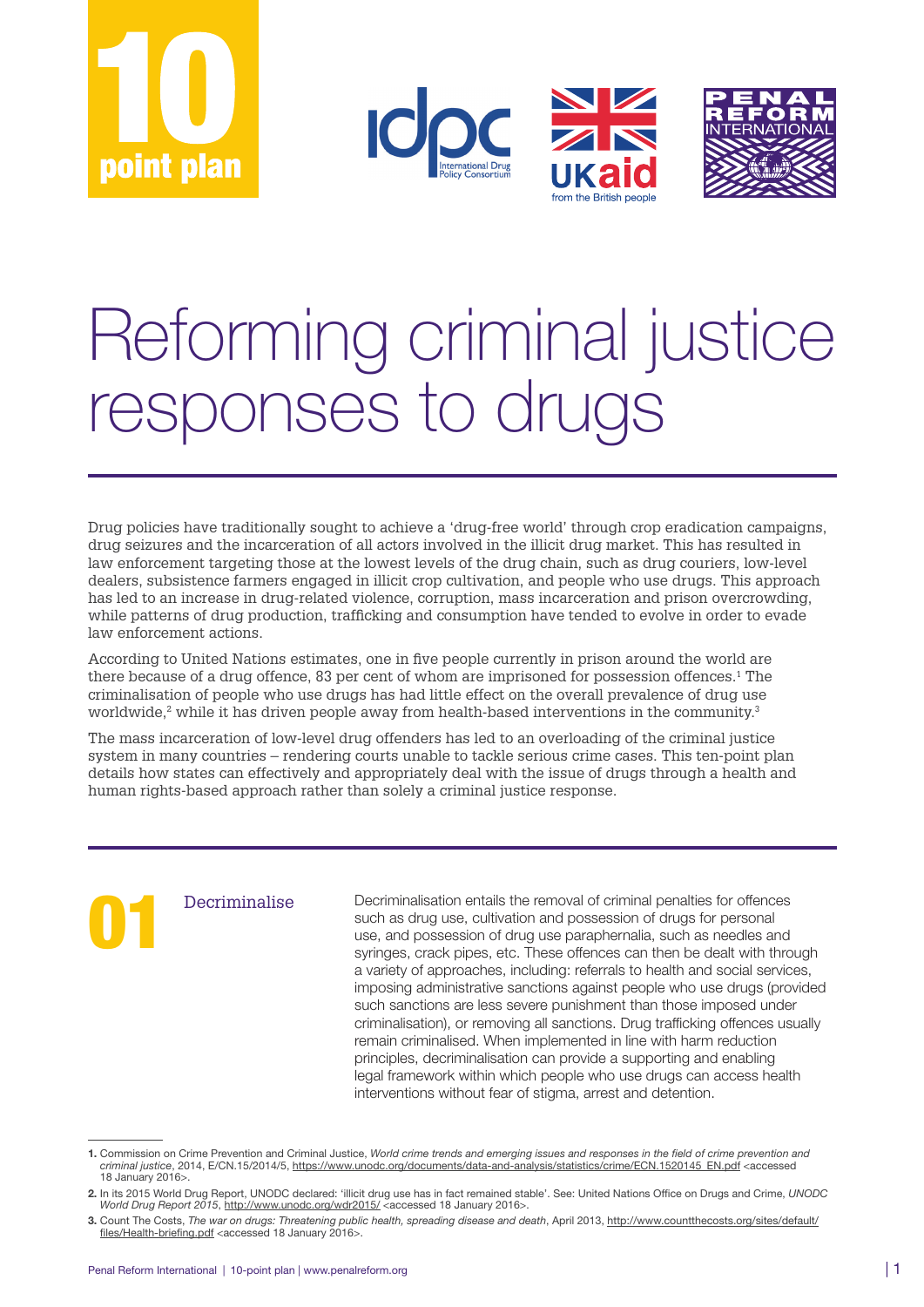Modernise drug<br>
law enforcement<br>
strategies

strategies

law enforcement

A number of countries and jurisdictions around the world have removed criminal penalties for people who use drugs.4 Decriminalisation is also widely supported by UN agencies and other multilateral bodies.<sup>5</sup> The key objective is to end the punishment and stigmatisation of people who use drugs, and to provide an enabling and supportive environment for the provision of harm reduction,<sup>6</sup> drug dependence treatment, and other health and social services that people who use drugs may need. In Portugal, for example, the government decriminalised drugs in 2001, applying a range of administrative sanctions and alternative measures instead while also re‑investing resources into health and treatment services. As a result, prison overcrowding has significantly dropped, the number of new HIV infections among people who use drugs decreased from 907 cases in 2000 to 79 in 2012, and the number of drug overdose deaths in Portugal is now the second lowest in the European Union.<sup>7</sup>

Similarly, the criminalisation of subsistence farmers involved in the cultivation of crops destined for the illicit drug market has led to significant harm. Forced crop eradication campaigns have often had no other effect than to push farmers into new regions and further into poverty.<sup>8</sup> Their continued punishment constitutes a breach of international human rights law, in particular social and economic rights,<sup>9</sup> and a significant barrier to development.<sup>10</sup>

It should be noted that decriminalisation differs from legalisation, which is a process by which all drug-related behaviours (use, possession, cultivation, trade, etc.) become legal activities, although they may still be subject to regulation.

As the 'war on drugs' approach has failed to reduce drug markets, and has exacerbated drug-related harms, a new approach should be adopted to target the most harmful aspects of the illicit market (eg. high-level and violent criminals, those involved in corruption and money laundering), rather than attempting to suppress all drug trafficking, production and use.<sup>11</sup> Drug law enforcement should also prioritise partnerships with health and social authorities to ensure that people who use drugs are referred to the services that they need. Finally, instead of seeking to reduce the overall scale of the illicit market, drug law enforcement should aim to reduce violence via community policing and stronger actions on arms trafficking and the availability of weapons.12 This approach entails the development of a new set of indicators to measure the performance of law enforcement activities around reducing drug-related crime and violence, and improving health and social outcomes.<sup>13</sup>

 <sup>4.</sup> Fox E, Eastwood N and Rosmarin A, *A quiet revolution: Drug decriminalisation policies in practice across the globe*, Version 2, 2016, <http://www.release.org.uk/publications/policy-papers> <accessed 18 January 2016>.

 <sup>5.</sup> These include UN AIDS, the World Health Organization, UN Development Programme, UN High Commissioner for Human Rights, UN Women, and the Organization of American States.

 <sup>6.</sup> Harm reduction can be defined as policies, programmes and practices that aim primarily to reduce the adverse health, social and economic consequences of the use of legal and illegal psychoactive drugs without necessarily reducing drug consumption. See: Harm Reduction International,<br>What is harm reduction? A position statement from the International Harm Red <accessed 2 March 2016>.

 <sup>7.</sup> Institute for Drugs and Drug Addiction, *2013 National Report to the EMCDDA: 'Portugal' – New developments, trends and in-depth information on selected issues*, May 2014, p84,<http://www.emcdda.europa.eu/html.cfm/index228487EN.html><accessed 2 March 2016>.

 <sup>8.</sup> UN Development Programme, *Addressing the development dimensions of drug policy*, p14, June 2015, [http://www.undp.org/content/undp/en/home/](http://www.undp.org/content/undp/en/home/librarypage/hiv-aids/addressing-the-development-dimensions-of-drug-policy.html) [librarypage/hiv-aids/addressing-the-development-dimensions-of-drug-policy.html](http://www.undp.org/content/undp/en/home/librarypage/hiv-aids/addressing-the-development-dimensions-of-drug-policy.html) <accessed 18 January 2016>.

 <sup>9.</sup> For example the eradication of crops leaving many farmers with no means of subsistence, the destruction of land, food crops and water supplies due to aerial spraying, or the denial of the rights of Indigenous groups to use controlled substances for traditional and religious purposes.

<sup>10.</sup> International Drug Policy Consortium, *IDPC Drug Policy Guide*, 3rd edition, London, 2016.

<sup>11.</sup> Felbab-Brown V, *Modernising Drug Law Enforcement: Report 2: Focused deterrence, selective targeting, drug trafficking and organised crime: Concepts and practicalities*, International Drug Policy Consortium, February 2013, [http://dl.dropbox.com/u/64663568/library/MDLE-report-2\\_Focused](http://dl.dropbox.com/u/64663568/library/MDLE-report-2_Focused-deterrence.pdf)[deterrence.pdf](http://dl.dropbox.com/u/64663568/library/MDLE-report-2_Focused-deterrence.pdf) <accessed 16 February 2016>

<sup>12.</sup> See, for example: US Department of Justice, Reducing gun violence: The Boston Gun Project's Operation Ceasefire, Research report, 2001, [https://](https://www.ncjrs.gov/pdffiles1/nij/188741.pdf)<br>[www.ncjrs.gov/pdffiles1/nij/188741.pdf](https://www.ncjrs.gov/pdffiles1/nij/188741.pdf) <accessed 18 January 2016>; and He 'Thinking, fast and slow? Some field experiments to reduce crime and dropout in Chicago', *NBER Working Paper*, 2015, [http://www.nber.org/papers/](http://www.nber.org/papers/w21178) [w21178](http://www.nber.org/papers/w21178) <accessed 18 January 2016>

<sup>13.</sup> International Drug Policy Consortium, *IDPC Drug Policy Guide*, 3rd edition, London, 2016.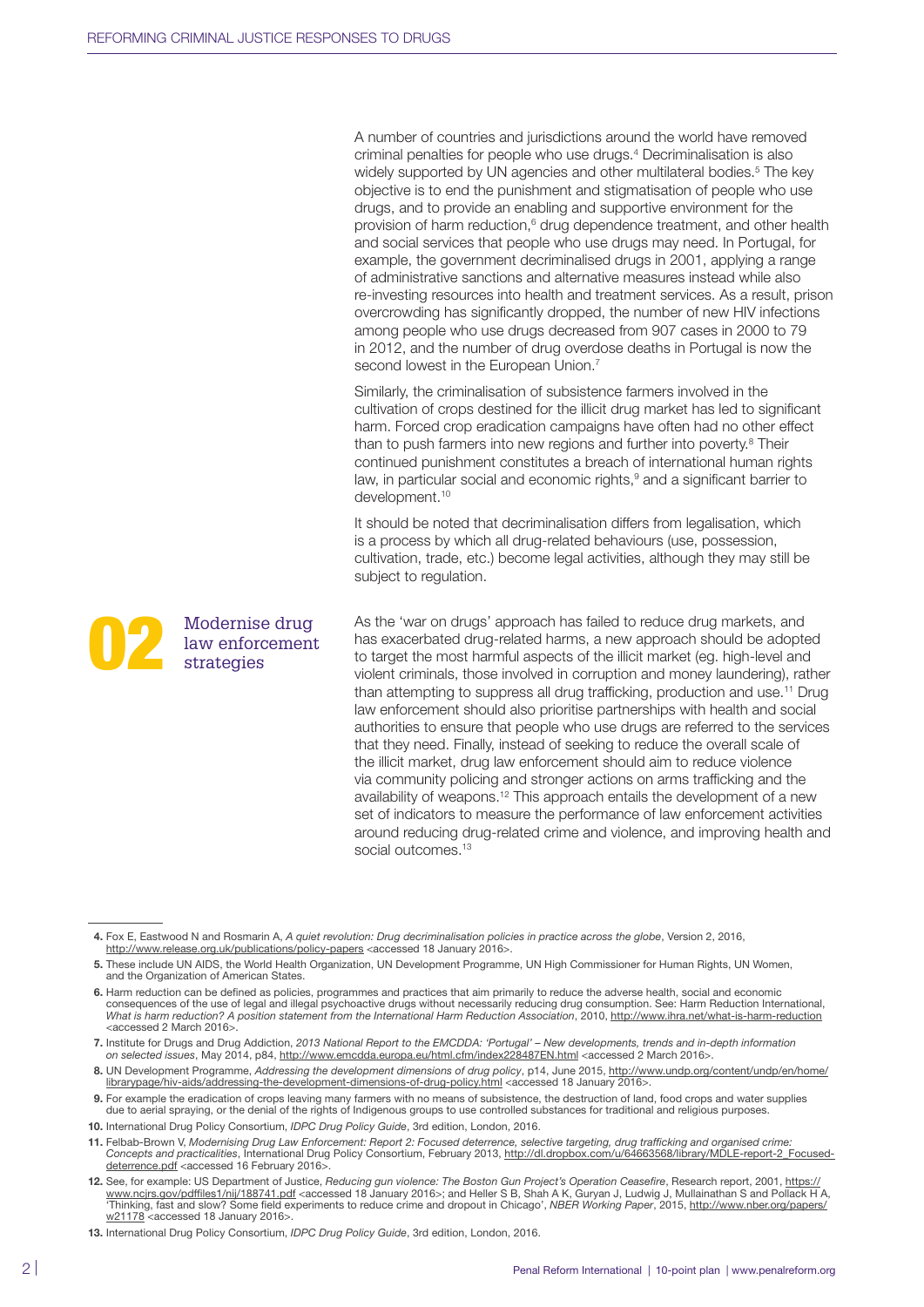

adopt<br>
Paris Propor

proportionate sentences

Ensure due<br>process, inc<br>fair trials process, including fair trials

Drug control efforts have sometimes been associated with lack of due process, including lack of a fair trial. In some places, people accused of drug offences can be held in pre‑trial detention for months, sometimes years. In Mexico or Bolivia, pre-trial detention is mandatory for drug offences, whether the offence is serious or of a minor nature. In Bolivia, the percentage of people held in pre-trial detention for a drug-related offence is an alarming 67 per cent.<sup>14</sup> The overuse of pre-trial detention has contributed to prison overcrowding and violations of human rights as people are held without trial for lengthy periods of time. Pre-trial detention should only be used as a last resort, and only where there is sufficient evidence to deem it necessary to prevent a person arrested on a criminal charge from fleeing, interfering with witnesses, or posing a clear and serious risk to others. Pre-trial detention should be avoided particularly for pregnant women and women with children, as their incarceration can have a significant impact on their family, especially when they are the sole care provider for their children.

At trial, the offer of a reduced sentence if suspects plead quilty<sup>15</sup> risks encouraging innocent but poor defendants (such as many people who use drugs, low‑level dealers or drug couriers) to plead guilty if they cannot afford legal counsel. It is therefore important that drug offenders should be offered legal aid to ensure that they know their rights and take informed decisions throughout their trial. Any defendant who does not speak the language(s) of the court should have access to translation and interpretation. This is particularly important for foreign nationals (such as drug couriers), and for Indigenous groups.

Proportionality of sentencing requires that the severity of any punishment be measured in accordance with the harms caused by an offender's actions, taking into account a wide range of factors and the culpability and circumstances of the offender. Disproportionate sentences for drug offences are commonplace, ranging from lengthy prison terms to the death penalty (see below) and are often harsher than for other offences that cause far more harm, such as murder and rape.16 Sentences are often determined only on the basis of the quantity of drugs involved, and in line with mandatory minimum sentences laid down by national law, without taking into account other critical factors.

When imposing a sentence against a drug offender, judges should take into account the level of an offender's engagement in the drug trade and their motivations. For example, drug couriers should have significantly lower sentences than drug kingpins, and someone coerced or threatened into drug trafficking should receive greater leniency than someone doing so of their own volition. As with all sentences, a set of mitigating and aggravating factors should be taken into account – such as whether it is a first-time offence and whether the offender was involved in organised crime or violence. The socio-economic circumstances of the offender<sup>17</sup> and whether he/she is the sole or primary carer for children and/or other dependents<sup>18</sup> should also be taken into account. Mandatory minimum penalties should be eliminated to ensure that judges are able to offer a fair and adequate sentence, taking due account of all circumstances in each case.

15. This is often the case in regions including Latin America, where a prison sentence can be significantly reduced if a person pleads guilty.

17. Giacomello G, *IDPC Briefing Paper – Women, drug offenses and penitentiary systems in Latin America*, International Drug Policy Consortium, 2013,<http://idpc.net/publications/2013/11/idpc-briefing-paper-women-drug-offenses-and-penitentiary-systems-in-latin-america><accessed 18 January 2016>.

<sup>14.</sup> Washington Office on Latin America, Systems overload: Drug laws and prisons in Latin America, December 2010, [http://www.wola.org/publications/](http://www.wola.org/publications/systems_overload_drug_laws_and_prisons_in_latin_america_0) [systems\\_overload\\_drug\\_laws\\_and\\_prisons\\_in\\_latin\\_america\\_0](http://www.wola.org/publications/systems_overload_drug_laws_and_prisons_in_latin_america_0) <accessed 18 January 2016>.

<sup>16.</sup> Guzman D et al, *Addicted to punishment: Disproportionality of drug laws in Latin America*, 2012,<http://www.dejusticia.org/#!/actividad/1391> <accessed 18 January 2016>.

<sup>18.</sup> *UN Rules for the Treatment of Women Prisoners and Non-custodial measures for Women Offenders (the Bangkok Rules)*, Rules 58 and 61, <https://www.un.org/en/ecosoc/docs/2010/res%202010-16.pdf><accessed 18 January 2016>.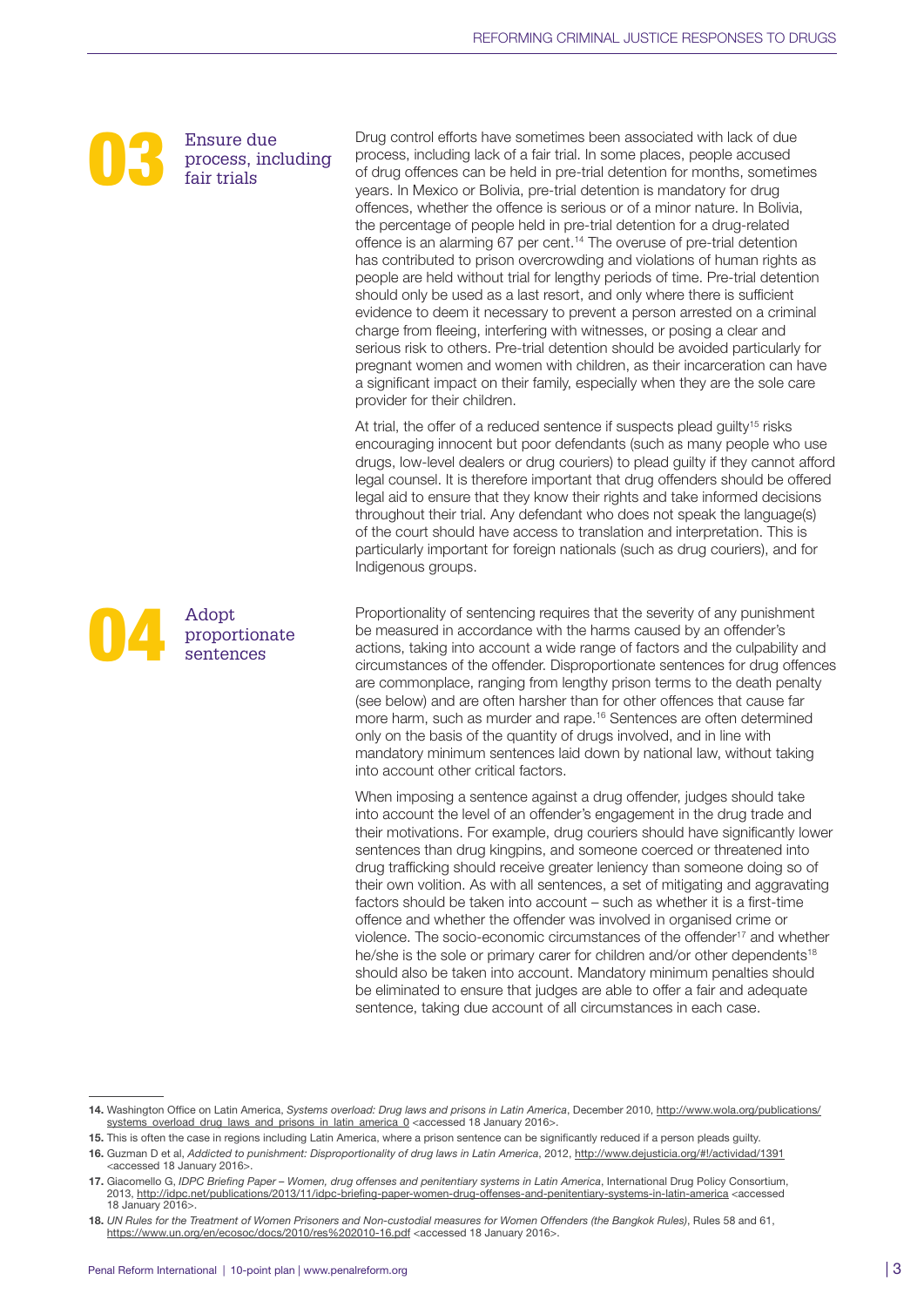

alternatives to incarceration

End the death<br>penalty for dru<br>offences

offences

penalty for drug

Sentences for drug offences should not just involve prison terms: non‑custodial sentences should be promoted. Alternatives to incarceration should be widely used, especially for minor, non‑violent offences, whether drug‑related or committed by individuals in the context of drug dependency. This is part of a broader approach which considers drug use as a health issue, and not one that can be effectively tackled through incarceration. For all minor, non-violent drug offences, incarceration should only be used as a last resort.

Such alternatives can be implemented before or after arrest (generally by the police), or prior to, at the time of, or after sentencing (usually by prosecutors or judges). Alternatives may include voluntary treatment for offenders found to be dependent on drugs, as well as community service and referrals to harm reduction services or other health services and social support (eq. social skills, education, employment and training).<sup>19</sup>

In international law, the death penalty is prohibited for all but the 'most serious crimes'. International human rights bodies have repeatedly emphasised that the 'most serious crimes' are limited to intentional killing only: in 2015, the UN Special Rapporteurs on Torture and on Extrajudicial Executions said that '[e]xecutions for drug crimes amount to a violation of international law and are unlawful killings'.20 In 2005, the Human Rights Committee (the body of independent experts overseeing the International Covenant on Civil and Political Rights) explicitly stated that drug‑related crimes are not the most serious and cannot receive the death penalty.<sup>21</sup> The International Narcotics Control Board (INCB) has also encouraged UN member states to refrain from imposing the death penalty for drug offences and to consider abolishing it,<sup>22</sup> while the Executive Director of the UN Office on Drugs and Crime (UNODC), Yury Fedotov, has expressed his organisation's opposition to the death penalty in all circumstances.<sup>23</sup>

Nevertheless, 33 countries retain the death penalty for drug offences, and despite the general global trend away from using the death penalty, the number permitting it for drug offences has risen since the 1980s.<sup>24</sup>

Existing death sentences for drug offences should immediately be commuted to a sentence commensurate with the severity of the offence. In all cases (including appeals) that involve a potential death sentence, legal aid must be provided, as stated in Principle 3 of the UN Principles and Guidelines on Access to Legal Aid in Criminal Justice Systems.

<sup>19.</sup> For examples of effective alternatives to incarceration, see Chapter 3.4 of: International Drug Policy Consortium, *IDPC Drug Policy Guide*, 3rd edition, London, 2016.

<sup>20.</sup> UN OHCHR, 'Using the death penalty to fight drug crimes violates international law. UN rights experts warn World Day Against the Death Penalty -Saturday 10 October', *OHCHR website*, 10 October 2015 <http://www.ohchr.org/EN/NewsEvents/Pages/DisplayNews.aspx?NewsID=16581&LangID=E> <accessed 18 January 2016>.

<sup>21.</sup> UN Human Rights Committee, 84th Session, *Concluding Observations of the Human Rights Committee: Thailand*, 27 July 2000, CCPR/CO/84/THA, para. 14.

<sup>22.</sup> International Narcotics Control Board, *Report of the International Narcotics Control Board for 2014*, 2015, piii, [http://www.incb.org/incb/en/](http://www.incb.org/incb/en/publications/annual-reports/annual-report-2014.html) [publications/annual-reports/annual-report-2014.html](http://www.incb.org/incb/en/publications/annual-reports/annual-report-2014.html) <accessed 18 January 2016>.

<sup>23.</sup> UNODC, 'Statement of the UNODC Executive Director Yury Fedotov on the use of the death penalty in Indonesia', *UNODC website*, 29 April 2015, [https://www.unodc.org/unodc/en/press/releases/2015/April/statement-of-the-unodc-executive-director-yury-fedotov-on-the-use-of-the-death](https://www.unodc.org/unodc/en/press/releases/2015/April/statement-of-the-unodc-executive-director-yury-fedotov-on-the-use-of-the-death-penalty-in-indonesia.html)[penalty-in-indonesia.html](https://www.unodc.org/unodc/en/press/releases/2015/April/statement-of-the-unodc-executive-director-yury-fedotov-on-the-use-of-the-death-penalty-in-indonesia.html) <accessed 2 March 2016>.

<sup>24.</sup> World Coalition Against the Death Penalty, *Death Penalty and Drug Crimes: Detailed Factsheet*, 2015, p1.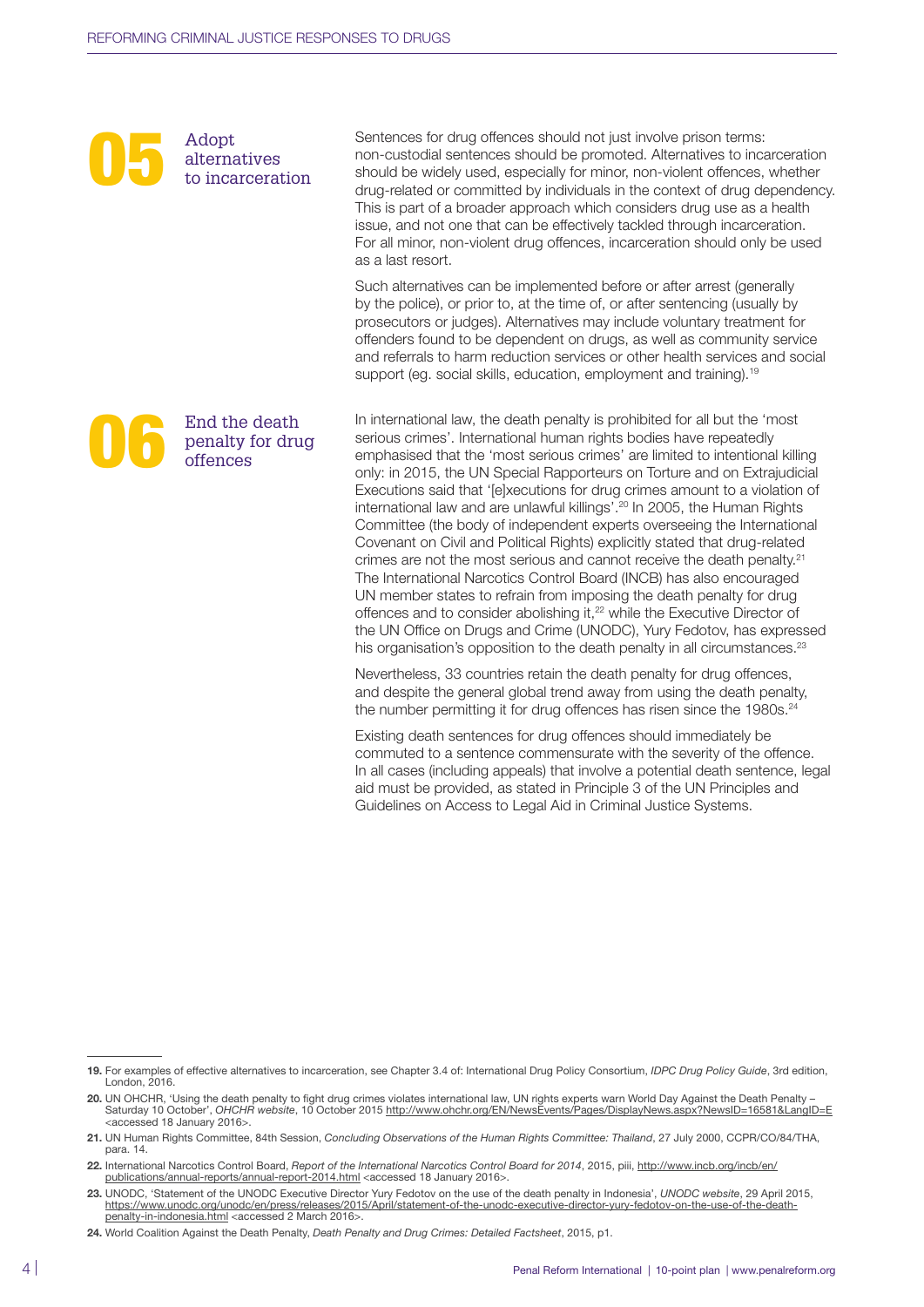## Provide<br>
Realth-form health‑focused services in prison

Support<br>post-rele<br>reintegra

post‑release social reintegration

Under the principle of equivalency of care, prisoners have the same right to health as those living outside prisons, including access to treatment and harm reduction measures. The revised Standard Minimum Rules for the Treatment of Prisoners (Rules 24‑35) make it clear that the provision of healthcare to prisoners is a state responsibility and should be organised in close relationship with the general public health administration, which in practice is best achieved if managed by the Ministry of Health. The provision of healthcare in prison should be provided without discrimination, include mental health services, and be governed by the same ethical principles of medical ethics as in the community.

Prisoners who use drugs should be permitted access to evidence‑based and, when relevant, gender‑sensitive healthcare and harm reduction measures to reduce risks of transmission of infections such as HIV, hepatitis and tuberculosis, all of which are much more prevalent in prison than in the community.25 UNODC, the International Labour Organization (ILO) and the United Nations Development Programme (UNDP) have identified a 'comprehensive package' of 15 key interventions that should be implemented in prison settings.<sup>26</sup> Overdose prevention and management advice is also essential, in particular upon release.<sup>27</sup>

Evidence-based treatment for drug dependence should be offered to all of those in need, and should include a range of options such as substitution therapy, psychosocial and mutual aid approaches. It is important to note that not all drug use is dependency and, as with all medical procedures inside and outside of prisons, drug dependence treatment should be voluntary and confidential. Furthermore, failure to complete the programme should not lead to further sanctions.

Upon release from prison, individuals may find it difficult to reintegrate into society. Inter-institutional networks of health and social services should be established to facilitate former prisoners' reintegration into society. Barriers to reintegration should be eliminated.

In addition, estimates show that globally, approximately one in three people detained have used drugs at least once while in prison.<sup>28</sup> Evidence also shows that the prevalence of HIV, hepatitis B and C, sexually transmitted infections and tuberculosis are significantly higher in prison than among the general population.<sup>29</sup> It is therefore critical that effective links with community-based services are established to ensure continuity of care both following entry in prison, and post-release – so that the benefits of treatment started before or during imprisonment are retained.

<sup>25.</sup> Sanders G, 'Preventing infectious diseases in prisons: A public health and human rights imperative', Penal Reform International blog, 2015<br>[www.penalreform.org/blog](http://www.penalreform.org/blog/) <accessed 2 March 2016>; WHO Europe, UN Office on Drug

<sup>26.</sup> UNODC, ILO and UNDP, Policy brief: HIV prevention, treatment and care in prisons and other closed settings: a comprehensive package of<br>interventions, July 2012, http://www.unodc.org/documents/hiv-aids/HIV\_prisons\_advan <accessed 2 March 2016>.

<sup>27.</sup> See, for example: WHO, *Prevention of acute drug-related mortality in prison populations during the immediate post-release period*, World Health Organization Regional Office for Europe, Copenhagen, 2010.

<sup>28.</sup> UN Office on Drugs and Crime, *UNODC World Drug Report 2015*, Chapter 1, p4, referencing several studies, <http://www.unodc.org/wdr2015/> <accessed 18 January 2016>.

<sup>29.</sup> UN Office on Drugs and Crime, 'Publications related to HIV in prison settings', *UNODC website*, [https://www.unodc.org/unodc/en/hiv-aids/new/](https://www.unodc.org/unodc/en/hiv-aids/new/publications_prisons.html) [publications\\_prisons.html](https://www.unodc.org/unodc/en/hiv-aids/new/publications_prisons.html) <accessed 18 January 2016>.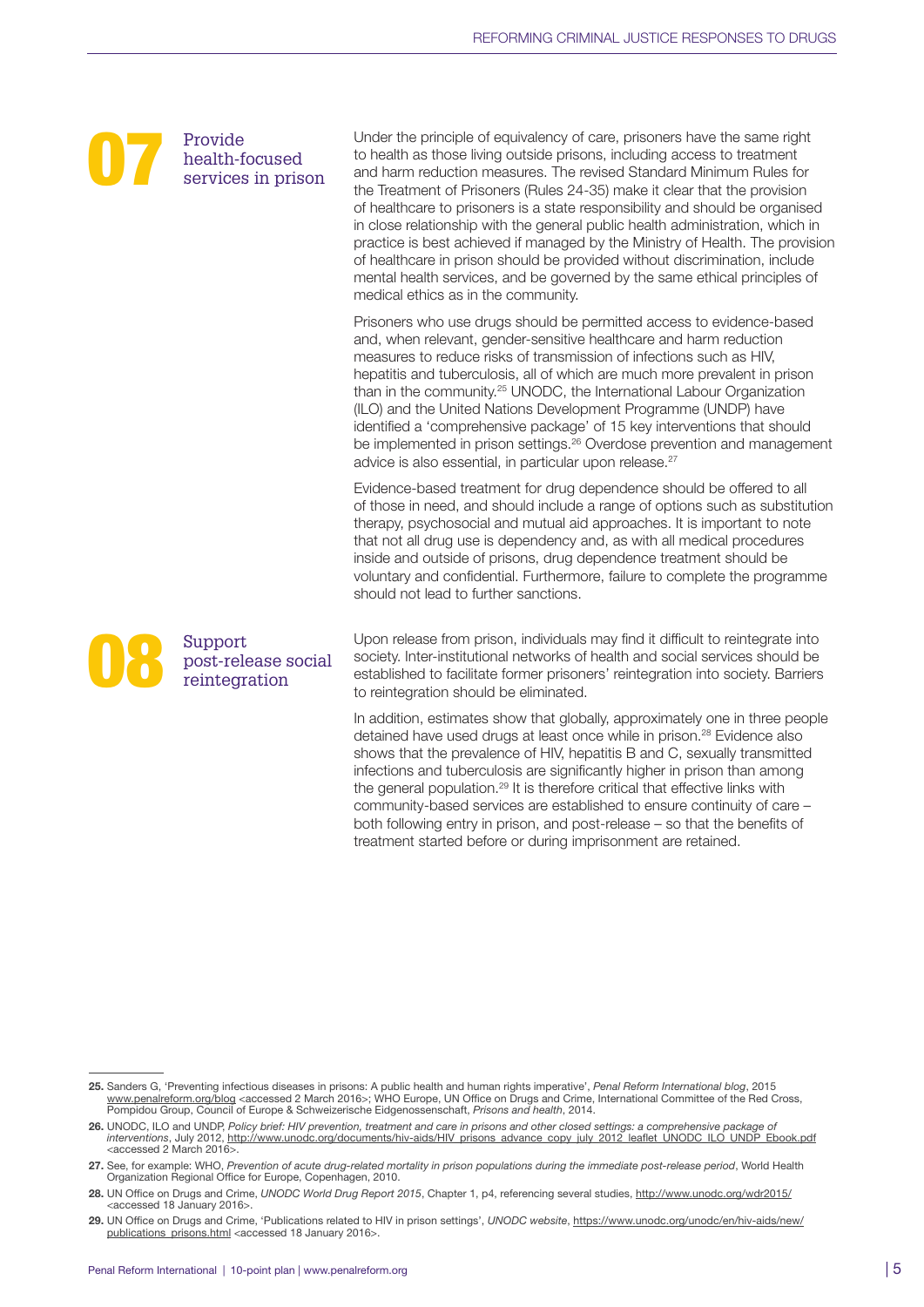## Close down<br>
compulsory<br>
detention centres<br>
for drug users compulsory for drug users

gender‑sensitive

approach

al dopt a gender-s

In Asia and Latin America, several governments have introduced compulsory detention centres that rely on coercion, ill-treatment, denial of healthcare and forced labour, as a form of 'treatment' for drug dependence.<sup>30</sup> These centres are generally run by the police and the military instead of health authorities, and people are sent to these centres for several months or sometimes years, without due process or judicial oversight.

In 2012, 12 UN agencies called for the closure of these centres because they violate international human rights standards and are ineffective at reducing drug use or drug-related harm.<sup>31</sup> There is an urgent need for compulsory detention centres to be shut down.

#### Although women constitute a minority of prisoners worldwide, the proportion of women incarcerated for drug offences far exceeds that of men. Up to 70 per cent of sentenced women have been convicted of drug-related offences, compared to 21 per cent in the (overwhelmingly male) prison population overall.<sup>32</sup> This trend has been attributed to the greater ease with which low‑level crimes can be prosecuted, as well as the gender disparities in the 'war on drugs'.33

Sentencing practices should take into account the background of female offenders, in particular their typically low‑level role and exploitation in the drug trade, possible coercion by male partners, as well as caretaking responsibilities and gender inequalities in access to education and employment. Alternatives to incarceration should also be tailored to adequately respond to the specific needs of women.<sup>34</sup>

In prison, healthcare services, including drug dependence treatment and harm reduction programmes, need to be offered on an equal basis to men and women and not be available only in male prisons. The services provided should be gender‑sensitive and take into account the backgrounds of women prisoners in line with both the UN Bangkok Rules and recommendations of the UN Committee on the Elimination of Discrimination against Women.<sup>35</sup> This includes consideration of the high rate at which women offenders have been victims of domestic and sexual violence prior to arrest,<sup>36</sup> the high prevalence of mental health problems, and the special needs of pregnant women and women with children. With regard to HIV, Bangkok Rule 14 recommends programmes 'responsive to the specific needs of women, including prevention of mother-to-child transmission', encouraging 'the development of initiatives on HIV prevention, treatment and care, such as peer‑based education'.

<sup>30.</sup> Open Society Foundations, *Treated with cruelty: Abuses in the name of drug rehabilitation*, 2011 [https://www.opensocietyfoundations.org/](https://www.opensocietyfoundations.org/publications/treated-cruelty-abuses-name-rehabilitation) [publications/treated-cruelty-abuses-name-rehabilitation](https://www.opensocietyfoundations.org/publications/treated-cruelty-abuses-name-rehabilitation) <accessed 18 January 2016>.

<sup>31.</sup> ILO, OHCHR, UNDP, UNESCO, UNFPA, UNHCR, UNICEF, UNODC, UNWOMEN, WFP, WHO and UNAIDS, *Joint statement: Compulsory drug detention and rehabilitation centres*, March 2012, [http://www.unaids.org/en/media/unaids/contentassets/documents/document/2012/JC2310\\_](http://www.unaids.org/en/media/unaids/contentassets/documents/document/2012/JC2310_Joint%20Statement6March12FINAL_en.pdf) [Joint%20Statement6March12FINAL\\_en.pdf](http://www.unaids.org/en/media/unaids/contentassets/documents/document/2012/JC2310_Joint%20Statement6March12FINAL_en.pdf) <accessed 12 February 2016>.

<sup>32.</sup> UNODC, *World crime trends and emerging issues and responses in the field of crime prevention and criminal justice*, 12 February 2014, E/CN.15/2014/5, para. 29; for background on women's drug dependency issues and a compilation of statistics, see: Penal Reform International, *Women in criminal justice systems and the added value of the UN Bangkok Rules*, 2015, p6 and pp7- 8.

<sup>33.</sup> Report to the UN General Assembly by Special Rapporteur on violence against women, its causes and consequences, Rashida Manjoo, Pathways<br>to, conditions and consequences of incarceration for women, 21 August 2013, UN-Do [Women/A-68-340.pdf,](http://www.ohchr.org/Documents/Issues/Women/A-68-340.pdf) <accessed 18 January 2015>.

<sup>34.</sup> Washington Office on Latin America, International Drug Policy Consortium, DeJusticia, Inter-American Commission on Women, *Women, drug policy and incarceration: A policymaker's guide for adopting, reviewing and implementing reforms related to women incarcerated for drug offenses*, 2016, [http://www.wola.org/commentary/women\\_drug\\_policies\\_and\\_incarceration\\_in\\_the\\_americas](http://www.wola.org/commentary/women_drug_policies_and_incarceration_in_the_americas) <accessed 18 January 2015>.

<sup>35.</sup> UN Committee on the Elimination of Discrimination against Women, *Concluding observations on the combined fourth and fifth periodic reports of Georgia*, 24 July 2014, CEDAW/GEO/CO/4-5, para. 31(e).

<sup>36.</sup> Penal Reform International, *Women in criminal justice systems and the added value of the UN Bangkok Rules*, 2015, pp5-6; Special Rapporteur on violence against women, *Pathways to, conditions and consequences of incarceration for women*, 21 August 2013, A/68/340; UN Office on Drugs and Crime, *Handbook for prison managers and policymakers on women and imprisonment*, 2nd edition, 2014, pp8-10, [http://www.ohchr.org/Documents/](http://www.ohchr.org/Documents/Issues/Women/A-68-340.pdf) [Issues/Women/A-68-340.pdf,](http://www.ohchr.org/Documents/Issues/Women/A-68-340.pdf) <accessed 18 January 2015>.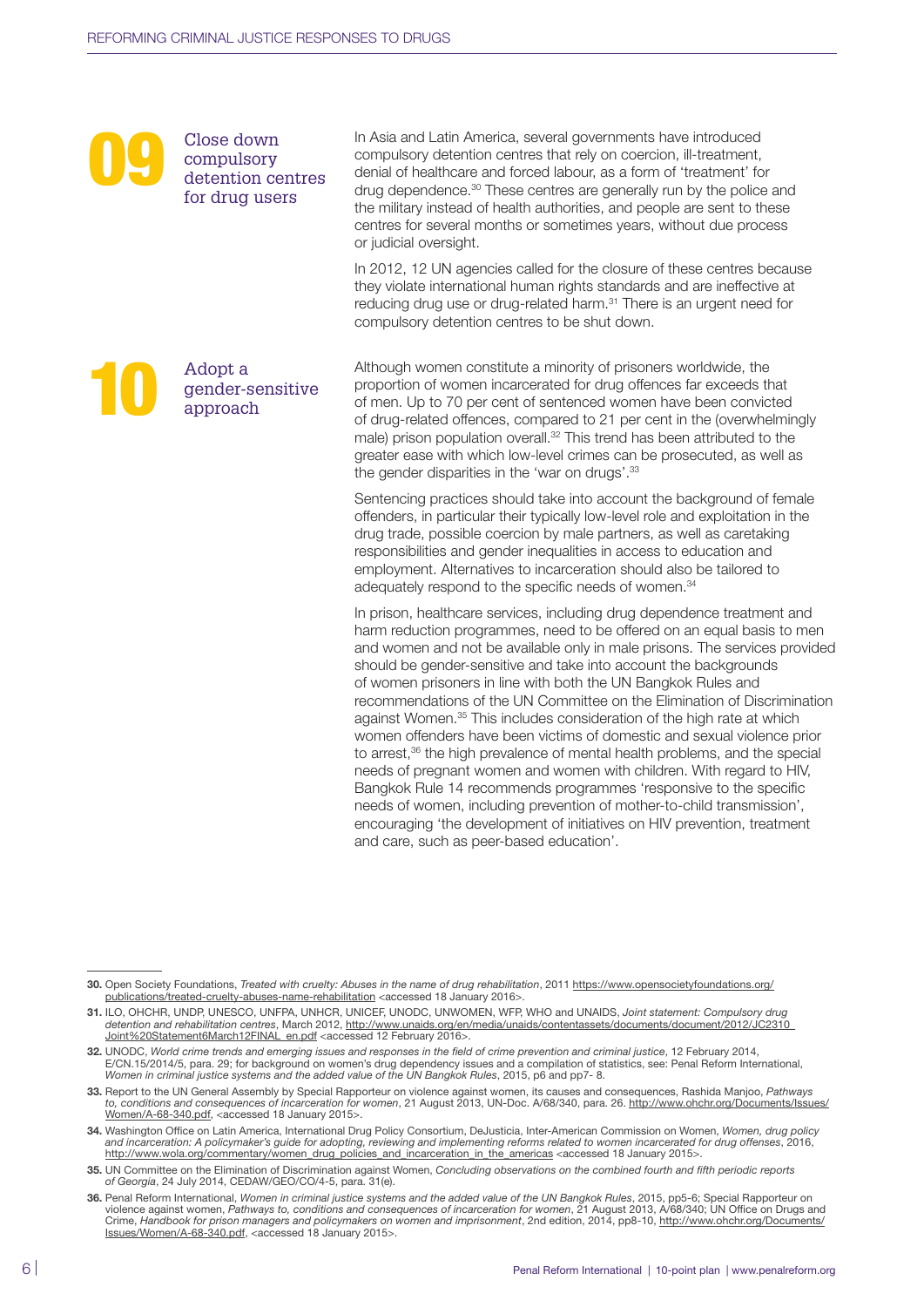This publication was produced with the financial assistance of the UK Government. The contents of this document are the sole responsibility of Penal Reform International and can in no circumstances be regarded as reflecting the position of the UK Government.

This publication may be freely reviewed, abstracted, reproduced and translated, in part or in whole, but not for sale or for use in conjunction with commercial purposes. Any changes to the text of this publication must be approved by Penal Reform International. Due credit must be given to Penal Reform International and to this publication. Enquiries about reproduction or translation should be addressed to [publications@penalreform.org](mailto:publications%40penalreform.org?subject=).

© Penal Reform International 2016

Penal Reform International (PRI) is an independent non-governmental organisation that develops and promotes fair, effective and proportionate responses to criminal justice problems worldwide. We currently have programmes in the Middle East and North Africa, Sub-Saharan Africa, Eastern Europe, Central Asia and the South Caucasus, and work with partners in South Asia.

To receive our monthly e-newsletter, please sign up at [www.penalreform.org/keep-informed.](http://www.penalreform.org/keep-informed/)

The International Drug Policy Consortium (IDPC) is a global network of NGOs that promotes objective and open debate on the effectiveness, direction and content of drug policies at national and international level, and supports evidence-based policies that are effective in reducing drug-related harms. IDPC members have a wide range of experience and expertise in the analysis of drug problems and policies, and contribute to national and international policy debates. IDPC offers specialist advice through the dissemination of written materials, presentations at conferences, meetings with key policy makers and study tours. IDPC also provides capacity building and advocacy training for civil society organisations.